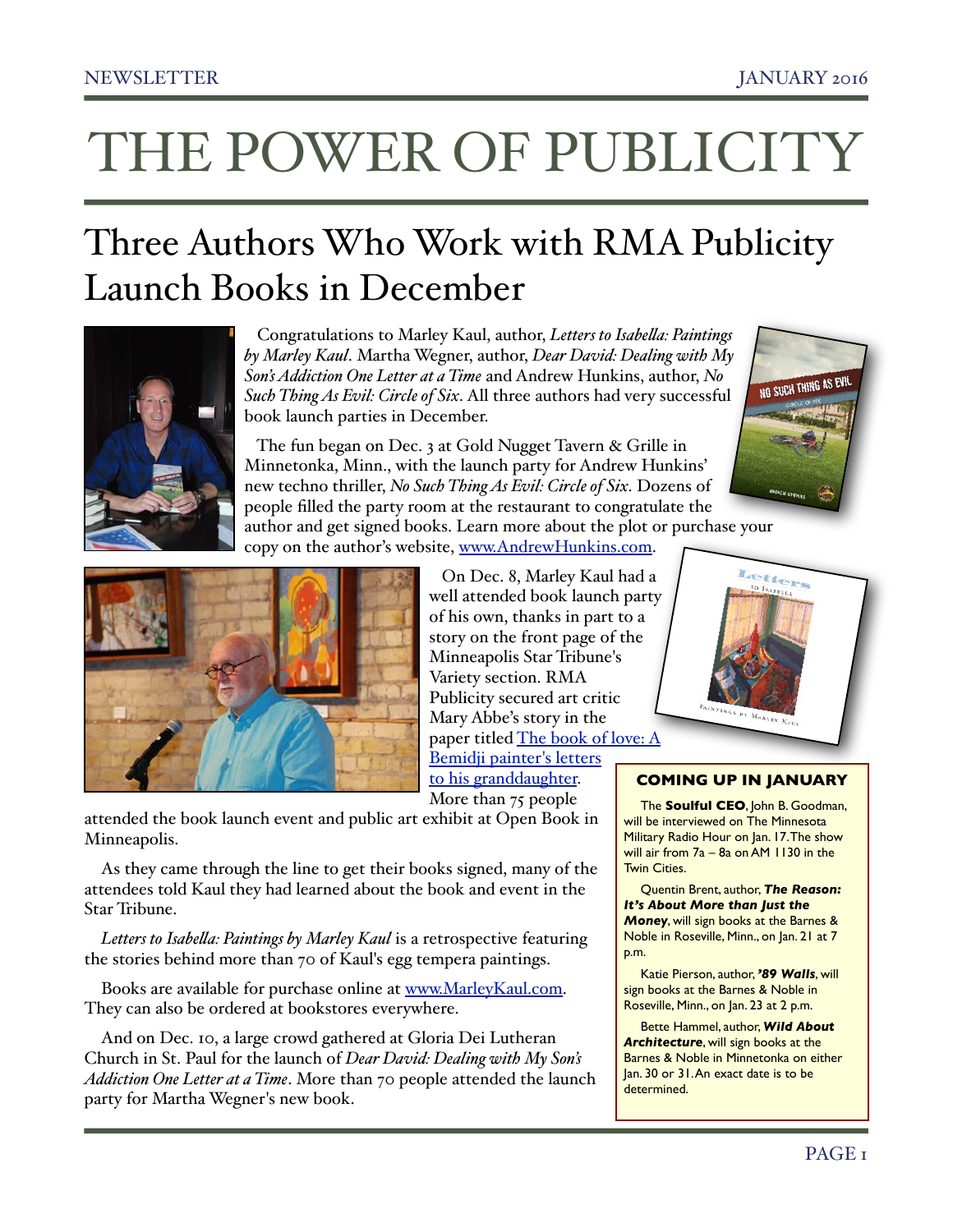### NEWSLETTER JANUARY 2016



*Dear David* is a memoir in which Wegner offers a firsthand account of how her son's addiction to drugs affected his family. The majority of the content for the book comes from the letters Wegner wrote to David after he walked away from a treatment program in 2014 and disappeared.

 Early in 2016, the author and her son are planning to speak at various drug



and alcohol treatment facilities throughout Minnesota, sharing their story.

David credits the Union Gospel Mission with helping save his life, and in appreciation for all the organization has done for her family, the author is planning to donate a portion of the proceeds from book sales to the nonprofit. In addition, \$185 in donations were offered for the charity at the launch event.

Learn more about the book or purchase a copy at [www.MarthaWegner.com.](http://www.MarthaWegner.com)

#### Author of *Whispering Pines: Tales fom a Northwoods Cabin* Promotes Signing Event on WCCO-TV in Minneapolis on Dec. 12



*(Above) WCCO anchor Natalie Nyhus poses for a photo with author Eliott Foster about 30 seconds before the live interview she did with him during the morning show on Dec. 12.* 

 His book has been featured in Cabin Life Magazine and recently won national recognition in the 2015 Red City Review of Books Awards program. In December, even more attention shined on Elliott Foster, the author of *Whispering Pines: Tales fom a Northwoods Cabin*.

 Foster was invited to appear on Minneapolis television station [WCCO](https://www.youtube.com/watch?v=N5DiUDJtj84)-[TV's 8 a.m. morning show](https://www.youtube.com/watch?v=N5DiUDJtj84) with Natalie

Nyhus on Dec. 12. The appearance previewed a reading and signing he had later in the day at "Eat My Words Bookstore," an independent bookstore in Northeast. If you missed the event, buy your copy online at [www.ElliottFoster.com.](http://www.ElliottFoster.com)

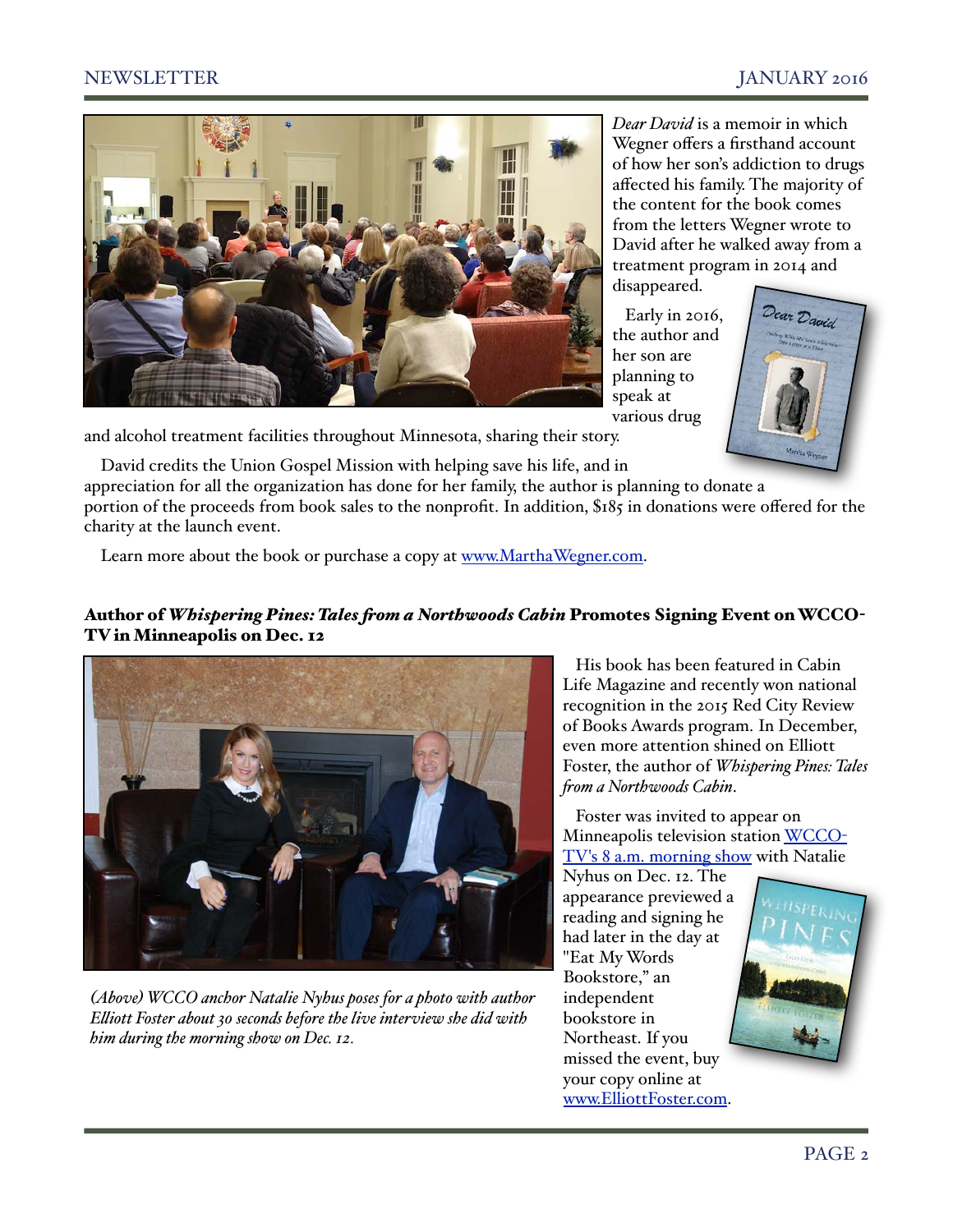#### Soulful CEO John B. Goodman's Books Featured in TV News Story in the Twin Cities



 When it comes to New Year's Resolutions, Soulful CEO John B. Goodman, author of *The Road to Self: Reflections fom a Soulful CEO* and *Moments Matter: Everyday Inspiration fom a Soulful CEO*, says if people truly want to make a difference in their lives in the New Year, they need to show up, put the attention to it, and do it.

Goodman was interviewed on Channel 12 [News](http://www.twelve.tv/news/newsitem.aspx?newsid=1479&newsitemid=29479) in the Twin Cities on Dec. 31 for a story about New Year's Resolutions. His advice comes right out of the books he released in late 2015.

 *The Road to Self* is a motivational memoir that begins with Goodman's memories of his childhood and the early lessons learned that made him into the



man he is today. *Moments Matter* is a companion book to Goodman's memoir. It showcases a collection of quotes that bring home the lessons learned and now taught in *The Road to Self*.

 Also in December, Goodman was invited to sign books at the Barnes & Noble in Roseville the evening of Dec. 4, and in late November both books were mentioned in a [St. Paul Pioneer Press](http://www.twincities.com/entertainment/ci_29140389/6-minnesota-writers-provide-inspiration-through-words-of-wisdom) article about inspirational books by Minnesota authors.

Pick up your books online at [www.TheSoulfulCEO.com.](http://www.TheSoulfulCEO.com)

#### Ledray's New Novel Featured in Two States in December



 An article about Twin Cities author Patrick Ledray's new novel, *The Ephesian Artifacts*, was published in the Dec. 3 issue of the Brooklyn Park, MN Sun Post, and then on Dec. 23, while back in his hometown for the holidays, Ledray signed copies of his book at Burien Books in Seattle, Wash.

 When *The Ephesian Artifacts* begins, a young attorney named Scott Frank is looking for law books and furnishings for an office in Minnesota. He has just graduated from law school and is ready to begin his  $Th_e$ career, but his law practice gets sidetracked when he gets pulled into a quest being undertaken by the owner of the mansion in Chanhassen, Minn., where he has decided to rent office space. Rutherford Ruffescott needs help getting to the bottom of the mystery of what happened to the Virgin Mary and other

sacred relics. Scott Frank is drawn into the quest.

The novel is filled with action and adventure, and readers get a history lesson along the way. Pick up your copy online at [www.PatrickLedray.com.](http://www.PatrickLedray.com)



<sup>Vio</sup>ments<br>Matter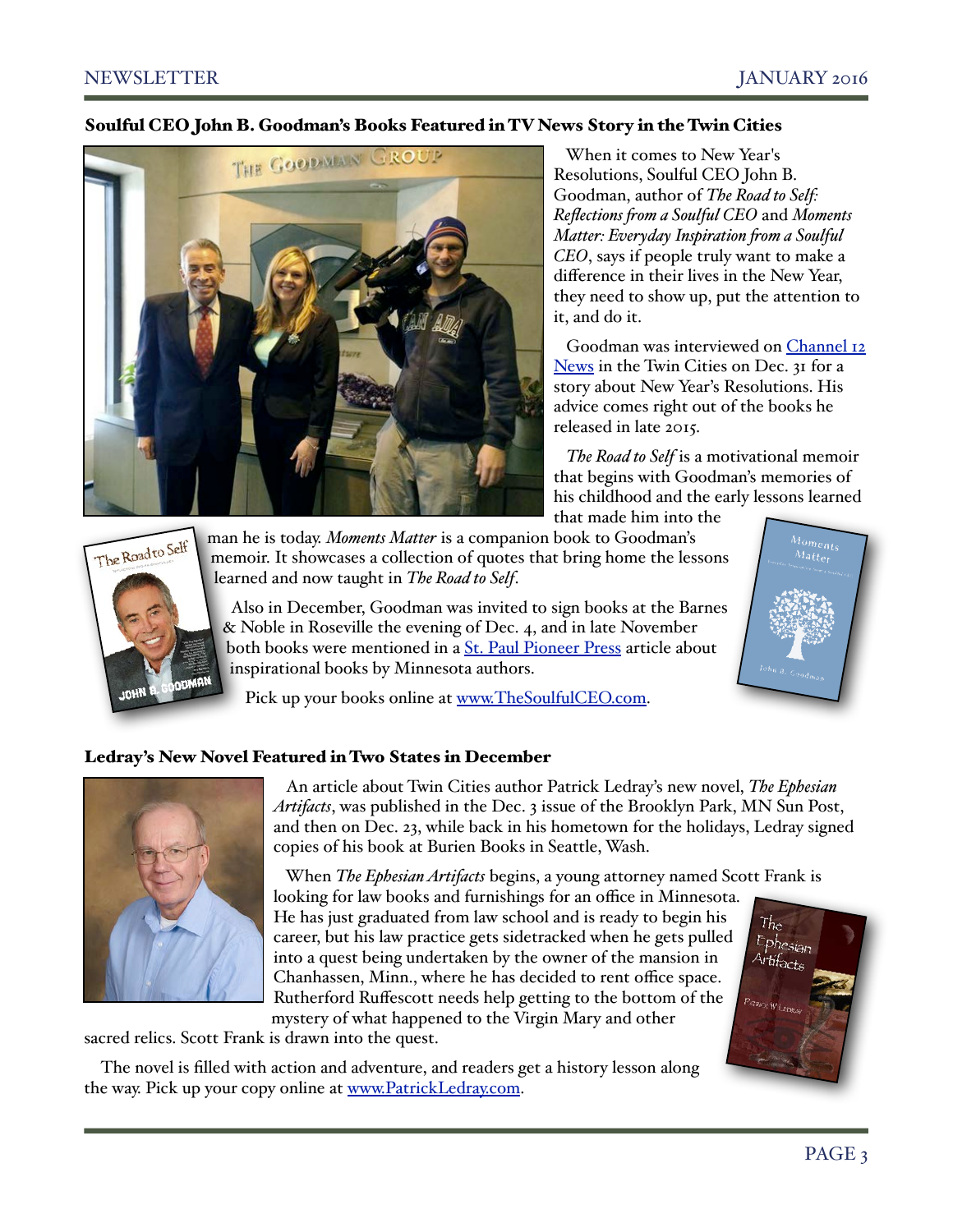#### Copies of *Saving Stripes: A Kitty's Story* Included in Holiday Stockings Sold at The Adopt-A-Pet Shop in December



 Teen author Justin M. Anderson spent part of the day on Dec. 5 at The Adopt-A-Pet Shop in Plymouth, Minn., helping decorate for the holidays. His job was to stuff hand-made kitty stockings with a copy of his book, [Saving Stripes A Kitty's Story,](https://www.createspace.com/4931704) and a cat toy or two, then hang the stockings above the fireplace mantle. The stockings were sold in December to raise money for cat care.

While at The Adopt-A-Pet Shop, Justin met a man and one of his

daughters who had come to visit the two kittens they are planning to adopt in the next day or two. He shared Stripes' story, and learned the man was planning to adopt both an orange tabby and gray cat for his girls. Of course after realizing the coincidence -- Justin's cats, Stripes and Caroline, are orange and gray -- the man bought a copy of the book.



 As of the end of December nearly 150 copies of the book have been sold with 100 percent of the

proceeds benefiting S.O.S. Rescue, Inc., which operates The Adopt-A-Pet Shop.

### Preferred Speakers Featured in Dec. Issue of Deephaven Life Magazine



 Twin Cities-based speaking bureau Preferred Speakers was featured in the Dec. 2015 issue of Deephaven Life Magazine in an article written by RMA Publicity. The company brought comedian Jay Leno to the Twin Cities for the Gillette Children's Specialty Healthcare fundraiser this fall.

 Looking for a speaker for your event in 2016? Give them a try. The company website is [www.PreferredSpeakers.com.](http://www.PreferredSpeakers.com)

#### Holiday PR Campaign Wraps Up for the Minnesota College Savings Plan



 December was a very busy month for The Minnesota College Savings Plan. Several radio interviews aired throughout the state of Minnesota, each focused on how giving the gift of education makes a great holiday gift. The final interview aired on Dec. 18 when The plan was highlighted on radio station KCAJ-FM in Warroad/ Rosseau, Minnesota.

Also the December, the Plan was highlighted on radio shows for KVSC in St. Cloud (Dec. 7), KTLF-AM in Little Falls, [KYES](http://www.rmapublicity.com/images/stories/Audio/TIAA%20CREF%20-%20MN%20College%20Savings%20Plan%20-%20KYES%20Radio,%20Saint%20Cloud%20-%20December%209,%202015.mp3)-AM in St. Cloud (Dec. 8), [WYRQ](http://www.rmapublicity.com/images/stories/Audio/TIAA%20CREF%20-%20MN%20College%20Savings%20Plan%20-%20WYRQ%20Radio,%20Little%20Falls%20-%20December%2011,%202015.MP3)-FM in Little Falls (Dec. 11) and [KBHP](http://www.rmapublicity.com/images/stories/Audio/TIAA%20CREF%20-%20MN%20College%20Savings%20Plan%20-%20KBHP%20Radio,%20Bemidji%20-%20December%2017,%202015.mp3) in Bemidji (Dec. 17). The month-long campaign kicked off on Dec. 3 with an hour-long discussion about 5-29 plans on the Kerri Miller show on [Minnesota Public Radio.](http://www.rmapublicity.com/images/stories/Audio/TIAA%20CREF%20-%20MN%20College%20Savings%20Plan%20-%20MPR%20-%20December%203,%202015.mp3)

The Minnesota College Savings Plan is the state's official 529 Plan. It is administered by the Minnesota Office of Higher Education. Learn more about the plan at [www.MNSaves.org.](http://www.MNSaves.org)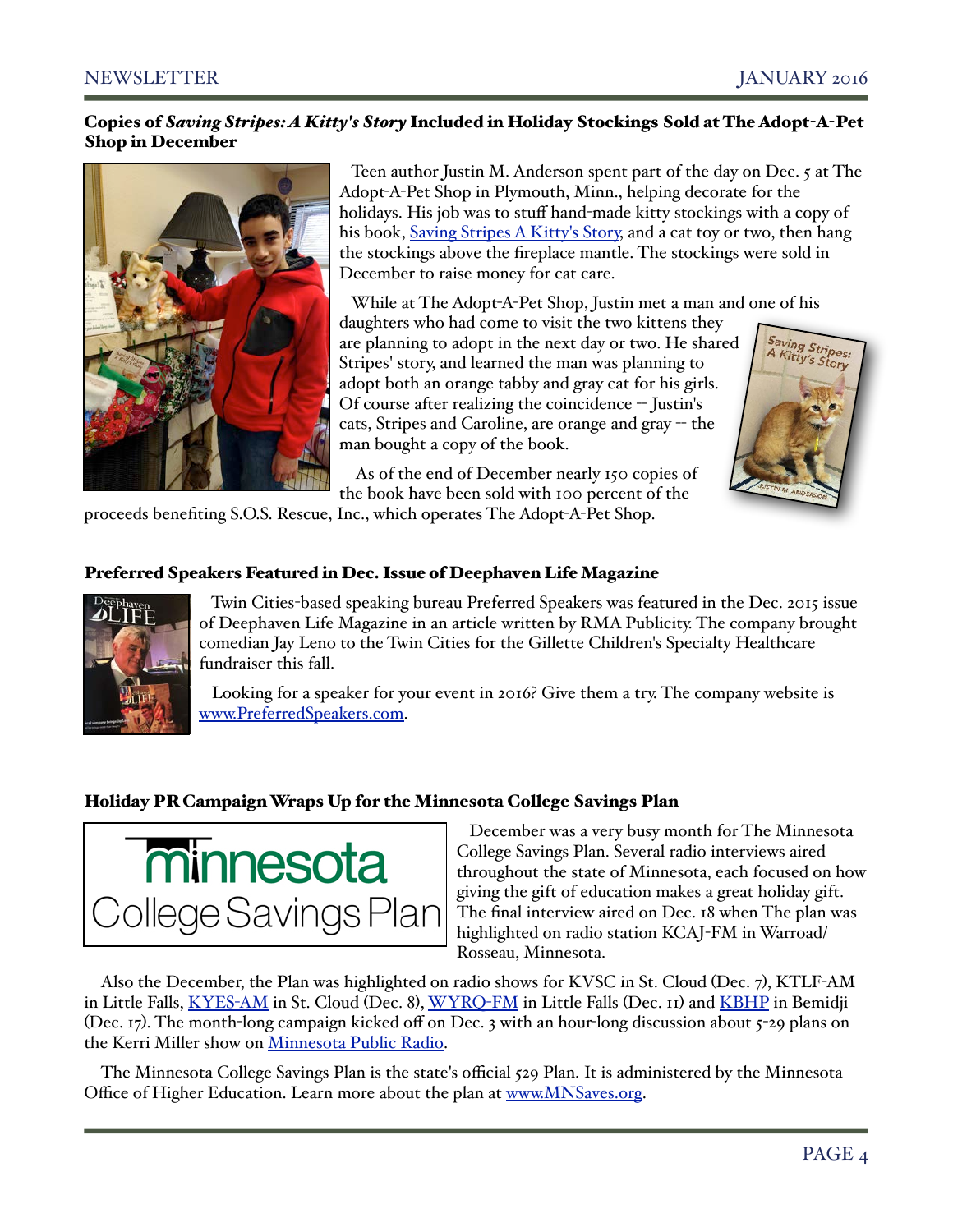#### NEWSLETTER JANUARY 2016

#### ALSO IN DECEMBER ...



 An article about the new children's chapter book, *Drop the Puck: Shoot for the Cup*, was published in the Dec. 2 issue of the Spooner, WI Advocate, and on Dec. 3, Katrina Dohm, the book's illustrator, was interviewed on radio station KCAJ-FM in Roseau/Warroad,

Minnesota, also known as Hockey Town USA.

Bette

An article about the new selfhelp book, *Confused Woman: Tales and Advice on Love, Dating and Relationships*, was published in the Dec. 3 issue of the Minnetonka, MN Sun Sailor.





Hammel, author, *Wild About Architecture*, had three signing events in St. Paul during the first week of December. She signed books at the Minnesota History Center on Dec. 3, and then on Dec. 5 she was at both Common Good Books and Sub Text Books.



 Award-winning mystery author Marilyn Jax appeared at the Minnesota Women's Art Festival on Dec. 12, and on Dec. 18 she was be interviewed for the show, "Access to Democracy", that airs on Eagan Community Television in Eagan, Minn.

An article Mary Linda Sather, author, *Boo Boo Bear's Mission: The True Story of a Teddy Bear's Adventures in Iraq*, wrote about her family's deployment



experience was published in [Healing Magazine](http://www.healingmagazine.org/book/issue-36/) in December. Healing Magazine is a resource providing practical, clinical information to families and children's professionals.

#### MEDIA OPPORTUNITIES

If your book is relatable to any of the following events observed in January or February, let us know! RMA Publicity may be able to help you secure publicity in the print, broadcast and/or online media for your book.

#### **January is...**

Celebration of Life Month Financial Wellness Month International Creativity Month National Mentoring Month National Poverty in America Awareness Month

#### **Also Observed in January...**

Diet Resolution Week – Jan  $1 - 7$ National Cut Your Energy Costs Day – Jan. 10 Healthy Weight Week – Jan. 19 - 23 Get to Know Your Customer Day – Jan. 21 Women's Healthy Weight Day - Jan. 21

#### **February is…**

Low Vision Awareness Month American Heart Month International Boost Self Esteem Month National Black History Month National Mend a Broken Heart Month Spay/Neuter Awareness Month

#### **Also Observed in February…**

Take Your Child to the Library Day - Feb.6 Love May Make the World Go Round But Laughter Keeps Us From Getting Dizzy Week – Feb. 8 – 14 National Donor Day – Feb. 14 Random Acts of Kindness Week – Feb. 14 – 20 National Eating Disorders Awareness Week – Fe. 21 – 27